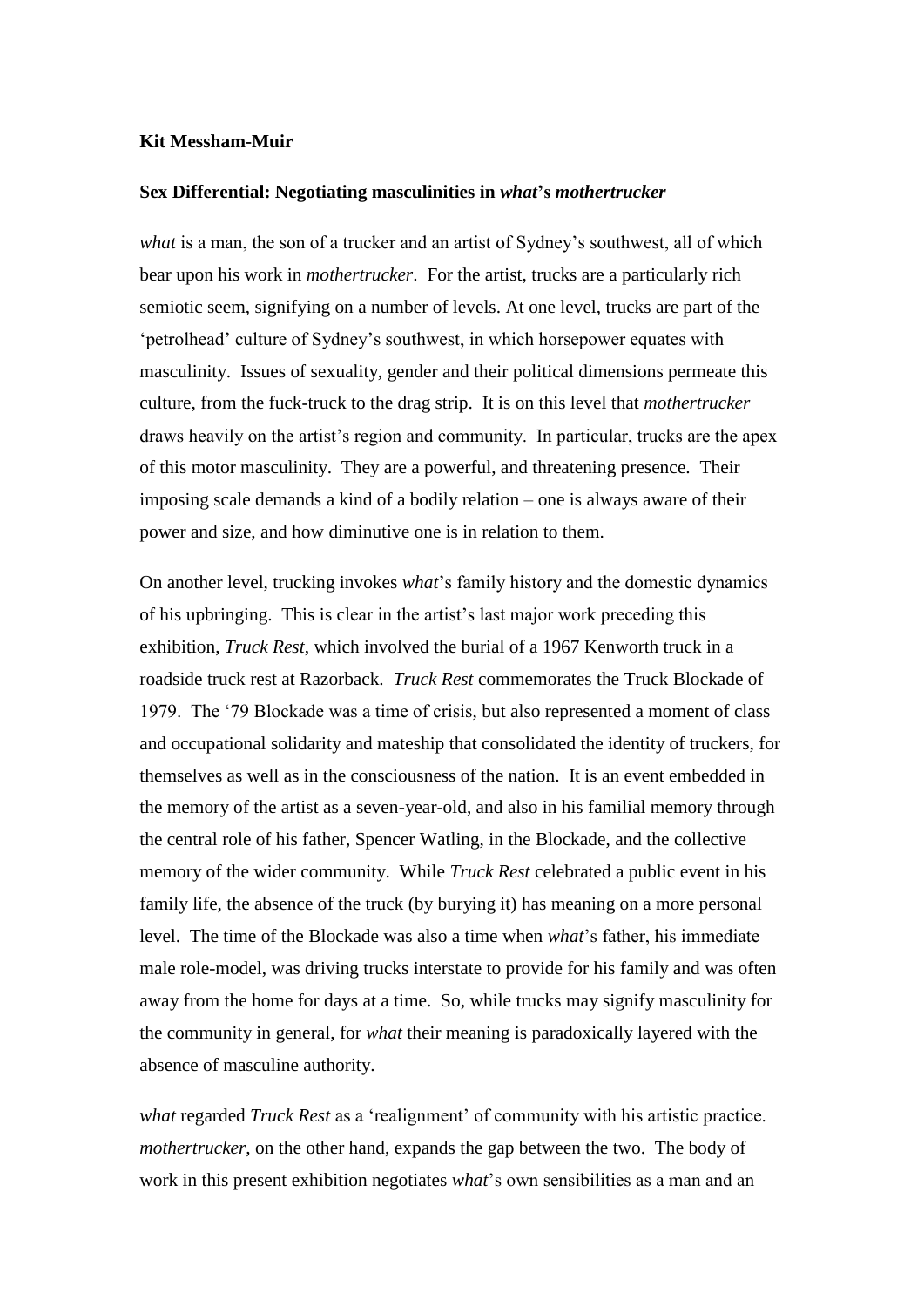artist with the ideas and expectations of masculinity circulating within his community. There is a tension between different definitions and modes of masculinity throughout this exhibition. In the context of a working class community, the pursuit of art may seem trivial, bourgeois and even a little effeminate. Yet in the context of the gallery, the scale, aesthetic and subject matter of *what*'s work draws on a particular working class 'masculine' strain of art.

In the title work of this exhibition, *mothertrucker*, the truck is only registered through its absence. On entering the gallery space, we are confronted by the headlights of a truck and its imposing exterior traced-out in lights. However, this quickly gives way to its absence of its body. Unlike the presence of a complete truck, the bodily relation between the audience and this truck is never fully realised: its lights trace its volume but its powerful presence is dissolved. This masculine space becomes a void.

It is tempting to impose Freudian readings on *mothertrucker*, particularly given its Oedipal title. The voided truck is open to readings as a castration of the phallic machine, or perhaps as a denial of the authority of the father, represented by the truck. Certainly, *mothertrucker*, like *Truck Rest*, does suggest an absent father. That notwithstanding, it is not a symbolic father displaced by the artist, but a real father absent out of economic necessity. The artist is not attempting to reinforce universalistic assumptions about gender. He is more concerned with the differing contingent personal and local understandings of masculinity. In a practical sense, by removing the truck body from the gallery space, *what* effectively defies the petrolhead fetishism of the machine by removing the object and leaving only light. If the truck is to have any power or presence it is to be on the conditions of the artist: on visual rather than mechanical terms.

Exhibited alongside *mothertrucker*, *In between the clouds and the sky*, consists 20 ciba-transparency images of cloudscapes mounted on Tasmanian Oak light boxes. Here, *what* formulates a metaphor with the blue of the sky as the masculine and the clouds as the feminine. As with the masculinity of the truck, the sky is a void. For the artist, the blue of the sky reaches over everything, but is as insubstantial as the cloud forms that cut into it. The artist considers occupying a space 'in between the clouds and the sky', yet cloud and sky are the same thing: 'white-cloud' and 'bluesky' are only visual distinctions. Within the bounds of *what*'s metaphor, to occupy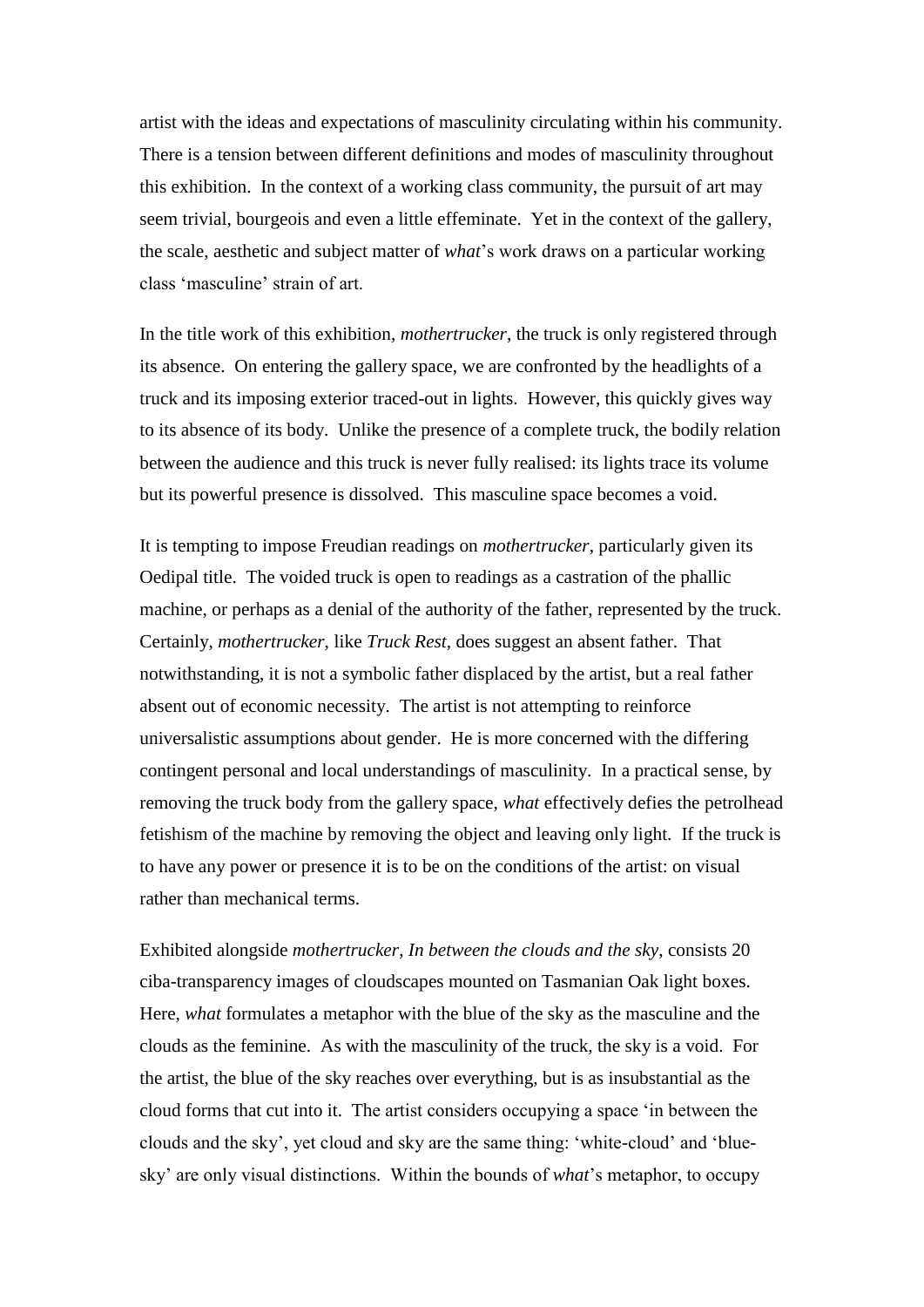the space between the clouds and the sky is to blur these realms. As with *mothertrucker*, the definition (in both senses of the word) of masculinity becomes more indistinct.

The third element of *what*'s new work brings the exhibition from the ethereal to the base. *The man and his art* presents an enlarged image of *what*'s erect penis. The image is printed onto a rectangular 14-metre-long truck tarpaulin. On the gallery wall, *The man and his art* resonates with the monolithic Modernist canvas.<sup>1</sup> Despite Clement Greenberg's claims for Western Modernism's transcendence of the contingencies of culture, much Modernist art was fueled by an assertion of a particular heterosexual masculinity grounded in mid-century European and American gender expectations. Consider, for example, the hot and heavy expressionism of De Kooning, or the rugged masculine individualism of Pollock's abstract expressionism, or Picasso's figurative aggressively heterosexual images (notably assembled at this year's *Picasso Erotique* at the Musée du Jeu de Paum in Paris). The 'male artist hero' mythology of the mid-twentieth century was as much a product of its time as McCarthyism and formica, not the result of creative Gods in our midst<sup>2</sup> or, on the other hand, the result of some primal rush of testosterone. *The man and his art* cuts through the transcendental and monumental pretensions of Modernism (particularly formalism) to its underlying overcompensations. *what* takes Pollock's museum-scale horizontal pissing-space and turns it erect, distilling the 'pink pole' from *Blue Poles*.

It might be contended that this blown-up image of a penis merely perpetuates the overcompensations of the male artist hero, but such a simplistic reading of the artist's literalism would entirely miss its point. Importantly, *The man and his art* intersects both the male artist hero mythology and the masculinity of trucking. Large expressionist canvases, with their painterly ejaculations, are masculine spaces through and through. At the same time, truck tarps are spaces usually occupied by the equally coded (and sublimated, if you like) masculinity of beer bottles or hard corporate logos. Ironically, by occupying this doubly coded space with the *penile*, *what* actually undermines the *phallic* in both instances. He presents to us an image of his penis, erect but stripped of its metonymic power by virtue of its sheer literalism. The artist strips away phallic symbolism and offers his own body is its place.

In conjunction with this idea, *what* has been lifting weights and working out in the